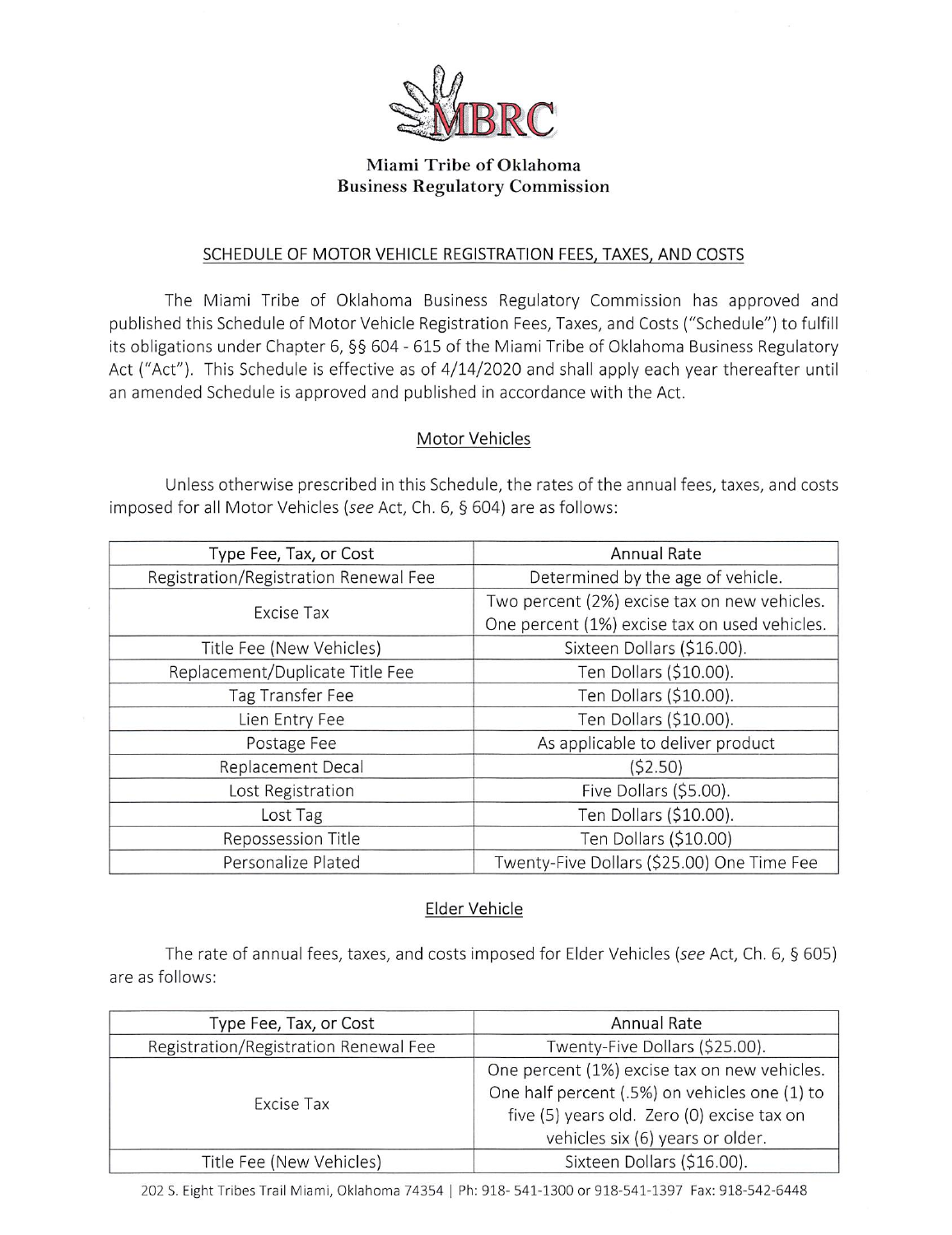| Replacement Title Fee | Ten Dollars (\$10.00).            |
|-----------------------|-----------------------------------|
| Tag Transfer Fee      | Ten Dollars (\$10.00).            |
| Lien Entry Fee        | Ten Dollars (\$10.00).            |
| Postage Costs         | As applicable to deliver product. |

### Handicapped and Disabled Vehicle

Ihe rate of annual fees, taxes, and costs imposed for Handicapped or Disabled Vehicles (see Act, Ch. 6, §606) are as follows:

| Type Fee, Tax, or Cost                | <b>Annual Rate</b>                |
|---------------------------------------|-----------------------------------|
| Registration/Registration Renewal Fee | Five Dollars (\$5.00).            |
| <b>Excise Tax</b>                     | None                              |
| <b>Title Fee (New Vehicles)</b>       | Sixteen Dollars (\$16.00)         |
| Replacement Title Fee                 | Ten Dollars (\$10.00).            |
| <b>Tag Transfer Fee</b>               | Ten Dollars (\$10.00).            |
| Lien Entry Fee                        | Ten Dollars (\$10.00).            |
| Postage Costs                         | As applicable to deliver product. |

## Veteran Vehicle

The rate of annual fees, taxes, and costs imposed for Veteran Vehicles (see Act, Ch. 6, § 607) are as follows:

| Type Fee, Tax, or Cost                | <b>Annual Rate</b>                            |
|---------------------------------------|-----------------------------------------------|
| Registration/Registration Renewal Fee | Five Dollars (\$5.00).                        |
| <b>Excise Tax</b>                     | Two percent (2%) excise tax on new vehicles.  |
|                                       | One percent (1%) excise tax on used vehicles. |
| <b>Title Fee (New Vehicles)</b>       | Sixteen Dollars (\$16.00).                    |
| Replacement Title Fee                 | Ten Dollars (\$10.00).                        |
| <b>Tag Transfer Fee</b>               | Ten Dollars (\$10.00).                        |
| Lien Entry Fee                        | Ten Dollars (\$10.00).                        |
| <b>Postage Costs</b>                  | As applicable to deliver product.             |

# Commercial Vehicle

The rate of annual fees, taxes, and costs imposed for Commercial Vehicles (see Act, Ch. 6, § 608) are as follows:

| Type Fee, Tax, or Cost                | <b>Annual Rate</b>                            |
|---------------------------------------|-----------------------------------------------|
| Registration/Registration Renewal Fee | Determined by the age of vehicle. See         |
|                                       | Appendix 1.                                   |
| Excise Tax                            | Two percent (2%) excise tax on new vehicles.  |
|                                       | One percent (1%) excise tax on used vehicles. |
| Title Fee (New Vehicles)              | Sixteen Dollars (\$16.00).                    |
| Replacement Title Fee                 | Ten Dollars (\$10.00).                        |
| Tag Transfer Fee                      | Ten Dollars (\$10.00).                        |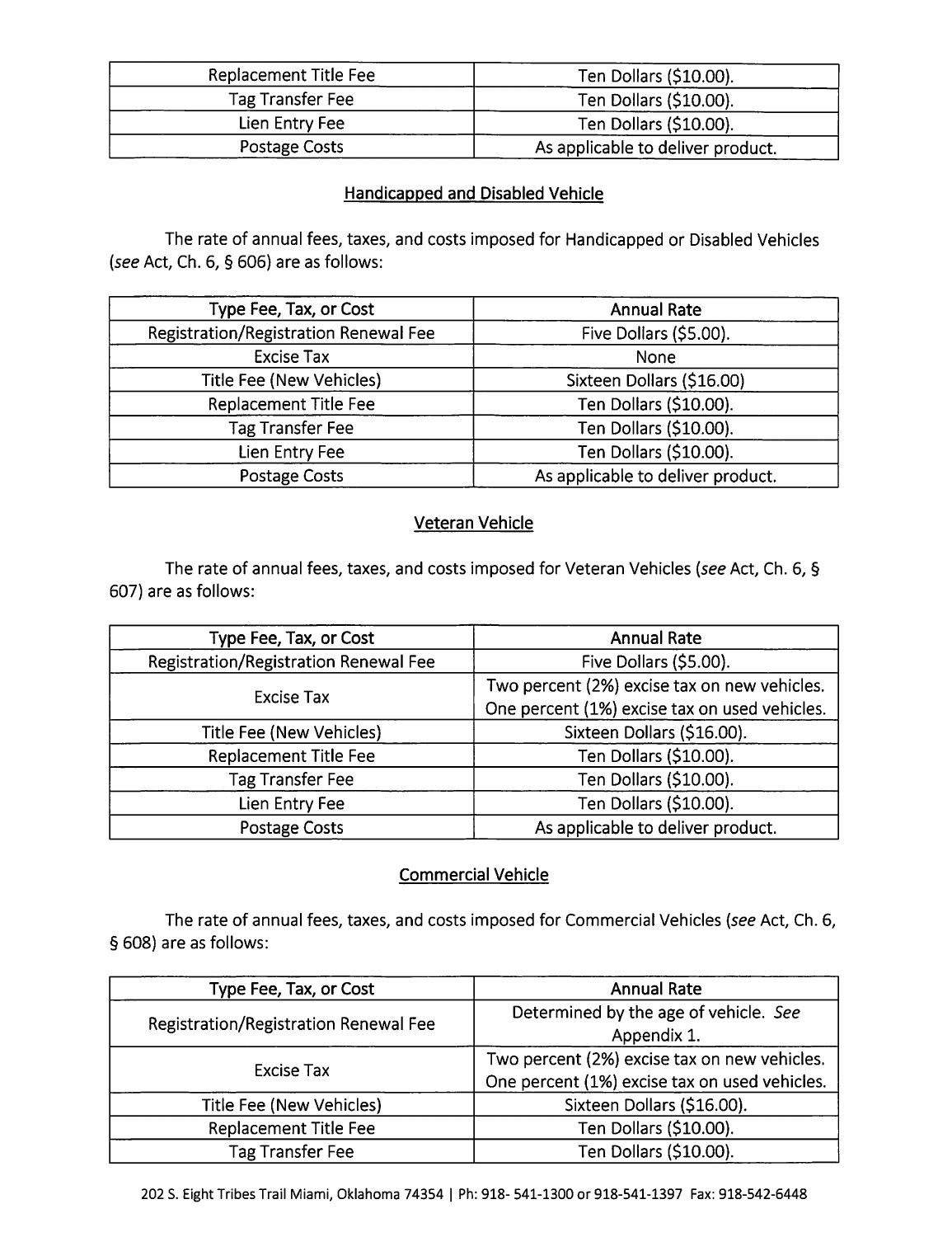| Lien Entry Fee | Ten Dollars (\$10.00).            |
|----------------|-----------------------------------|
| Postage Costs  | As applicable to deliver product. |

## Farm Vehicles

The rate of annual fees, taxes, and costs imposed for Farm Vehicles (see Act, Ch. 6, § 609) are as follows:

| Type Fee, Tax, or Cost                | <b>Annual Rate</b>                            |
|---------------------------------------|-----------------------------------------------|
| Registration/Registration Renewal Fee | Twenty-Five Dollars (\$25.00)                 |
| Excise Tax                            | One percent (1%) excise tax on new vehicles.  |
|                                       | One half percent (.5%) on vehicles one (1) to |
|                                       | five (5) years old. Zero (0) excise tax on    |
|                                       | vehicles six (6) years or older.              |
| Title Fee (New Vehicles)              | Sixteen Dollars (\$16.00).                    |
| Replacement Title Fee                 | Ten Dollars (\$10.00).                        |
| <b>Tag Transfer Fee</b>               | Ten Dollars (\$10.00).                        |
| Lien Entry Fee                        | Ten Dollars (\$10.00).                        |
| Postage Costs                         | As applicable to deliver product.             |

# Motorcycles and Motorized Bicycles

The rate of annual fees, taxes, and costs imposed for Motorcycles and Motorized Bicycles {see Act, Ch. 6, §610) are as follows:

| Type Fee, Tax, or Cost                | <b>Annual Rate</b>                            |
|---------------------------------------|-----------------------------------------------|
| Registration/Registration Renewal Fee | Thirty-Five Dollars (\$35.00)                 |
| <b>Excise Tax</b>                     | Two percent (2%) excise tax on new vehicles.  |
|                                       | One percent (1%) excise tax on used vehicles. |
| Title Fee (New Vehicles)              | Sixteen Dollars (\$16.00).                    |
| Replacement Title Fee                 | Ten Dollars (\$10.00).                        |
| <b>Tag Transfer Fee</b>               | Ten Dollars (\$10.00).                        |
| Lien Entry Fee                        | Ten Dollars (\$10.00).                        |
| Postage Costs                         | As applicable to deliver product.             |

## Manufactured Homes and Recreational Vehicles

The rate of annual fees, taxes, and costs imposed for Manufactured Homes and Recreational Vehicles (see Act, Ch. 6, § 611) are as follows:

| Type Fee, Tax, or Cost                | <b>Annual Rate</b>                                                                                                                                                                                 |
|---------------------------------------|----------------------------------------------------------------------------------------------------------------------------------------------------------------------------------------------------|
| Registration/Registration Renewal Fee | Determined by the age of vehicle. See                                                                                                                                                              |
|                                       | Appendix 1.                                                                                                                                                                                        |
| Excise Tax                            | One-time excise tax paid upon initial<br>registration, as follows: two percent (2%)<br>excise tax on new manufactured homes/RVs;<br>one percent (1%) excise tax on used<br>manufactured homes/RVs. |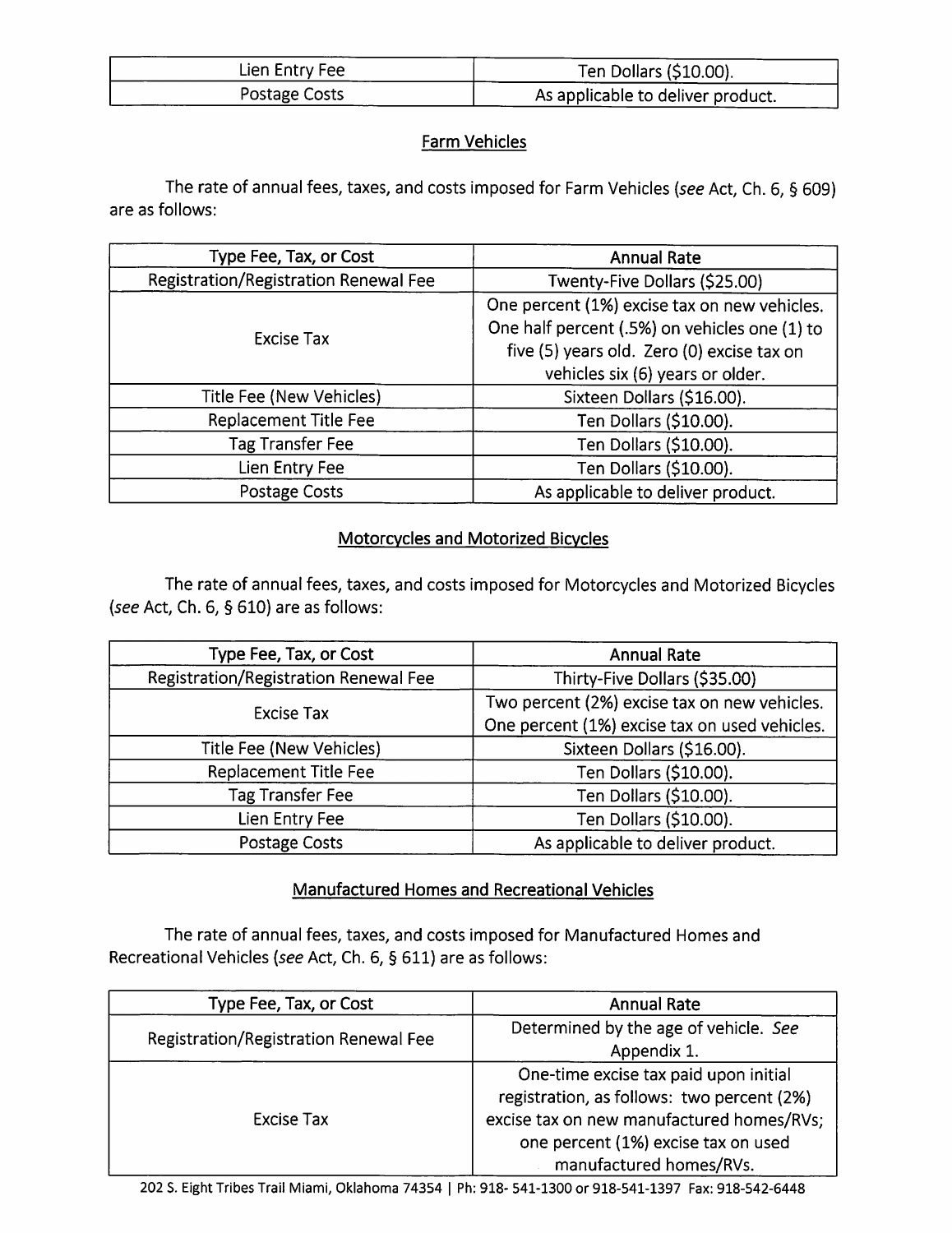| Title Fee (New Vehicles) | Sixteen Dollars (\$16.00).        |
|--------------------------|-----------------------------------|
| Replacement Title Fee    | Ten Dollars (\$10.00).            |
| Tag Transfer Fee         | Ten Dollars (\$10.00).            |
| Lien Entry Fee           | Ten Dollars (\$10.00).            |
| Postage Costs            | As applicable to deliver product. |

### **Trailers**

The rate of annual fees, taxes, and costs imposed for Manufactured Homes and Recreational Vehicles (see Act, Ch. 6, §612) are as follows:

| Type Fee, Tax, or Cost                | <b>Annual Rate</b>                           |
|---------------------------------------|----------------------------------------------|
| Registration/Registration Renewal Fee | Thirty-Five Dollars (\$35.00).               |
| <b>Excise Tax</b>                     | Two percent (1%) excise tax on new vehicles. |
|                                       | No excise on used vehicles.                  |
| Title Fee (New Vehicles)              | Sixteen Dollars (\$16.00).                   |
| Replacement Title Fee                 | Ten Dollars (\$10.00).                       |
| <b>Tag Transfer Fee</b>               | Ten Dollars (\$10.00).                       |
| Lien Entry Fee                        | Ten Dollars (\$10.00).                       |
| Postage Costs                         | As applicable to deliver product.            |

## Self-Manufactured Trailers

The rate of annual fees, taxes, and costs imposed for Self-Manufactured Trailers (see Act. Ch. 6, §613) are as follows;

| Type Fee, Tax, or Cost                | <b>Annual Rate</b>                |
|---------------------------------------|-----------------------------------|
| Registration/Registration Renewal Fee | Thirty-Five Dollars (\$35.00).    |
| Excise Tax                            | None                              |
| Title Fee (New Vehicles)              | Sixteen Dollars (\$16.00).        |
| Replacement Title Fee                 | Ten Dollars (\$10.00).            |
| <b>Tag Transfer Fee</b>               | Ten Dollars (\$10.00).            |
| Lien Entry Fee                        | Ten Dollars (\$10.00).            |
| Postage Costs                         | As applicable to deliver product. |

# All-Terrain Vehicles

The rate of annual fees, taxes, and costs imposed for All-Terrain Vehicles (see Act, Ch. 6, § 614) are as follows:

| Type Fee, Tax, or Cost   | <b>Annual Rate</b>                             |
|--------------------------|------------------------------------------------|
| <b>Registration Fee</b>  | One-time fee of Thirty-Five Dollars (\$35.00). |
| <b>Excise Tax</b>        | One percent (1%) excise tax on all vehicles.   |
| Title Fee (New Vehicles) | Sixteen Dollars (\$16.00).                     |
| Replacement Title Fee    | Ten Dollars (\$10.00).                         |
| <b>Tag Transfer Fee</b>  | Ten Dollars (\$10.00).                         |
| Lien Entry Fee           | Ten Dollars (\$10.00).                         |